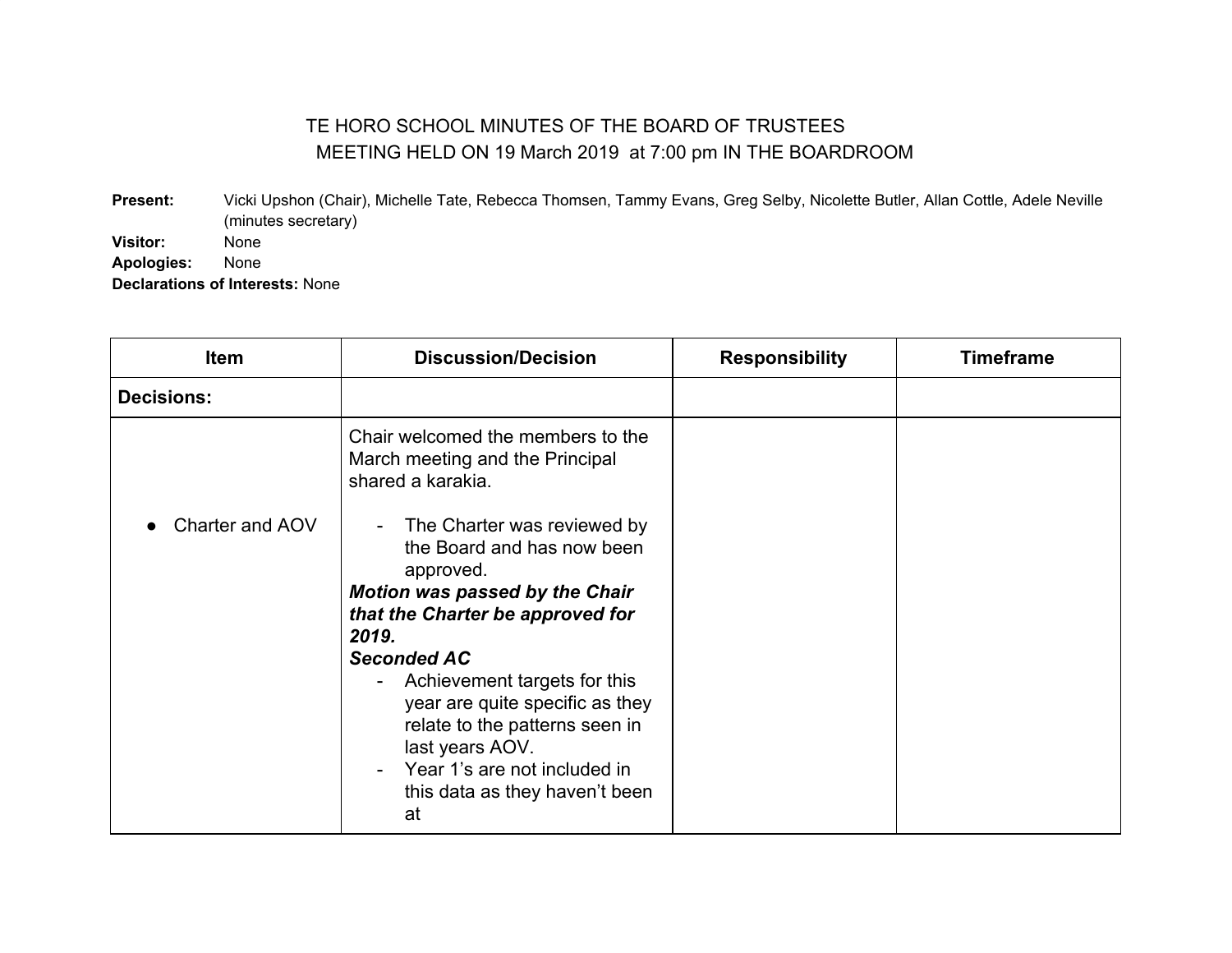|                           | school long enough.                     |       |      |
|---------------------------|-----------------------------------------|-------|------|
|                           | Goals are narrowed down and             |       |      |
|                           | are now more specific.                  |       |      |
| Financial                 |                                         |       |      |
| <b>Decisions</b>          | There was a discussion on               |       |      |
| Operational               | Capital expenditure vs                  |       |      |
| Budget: Update            | Operational expenditure. GS             |       |      |
| and approval of           | explained that after the                |       |      |
| 2019 Budget               | discussion of employing the             |       |      |
| <b>Capital Budget</b>     | cleaning company and                    |       |      |
| <b>Funding of Capital</b> | investigating the possibility of        |       |      |
| <b>Budget</b>             | an office assistant the current         |       |      |
|                           | deficit in the budget would             |       |      |
|                           | \$16k. These budget lines               |       |      |
|                           | would need to be funded from            |       |      |
|                           | the Ops Grant. There are                |       |      |
|                           | many other items that need              |       |      |
|                           | replacing or fixing one being a         |       |      |
|                           | breakthrough between Rooms              |       |      |
|                           | 7 and 8.                                |       |      |
|                           | The board looked at the                 |       |      |
|                           | current cash balance, bearing           |       |      |
|                           | in mind that the Ministry               |       |      |
|                           | funding of the new build is             |       |      |
|                           | included in this figure.                |       |      |
|                           | The school will need exterior           |       |      |
|                           | painting this year, and funds           |       |      |
|                           | have been put aside in the              |       |      |
|                           | Cyclical Maintenance fund.              |       |      |
|                           | <b>FUTURE ACTION: Chair to find out</b> |       |      |
|                           | how the Cyclical Maintenance can        | Chair | asap |
|                           | be spent.                               |       |      |
|                           |                                         |       |      |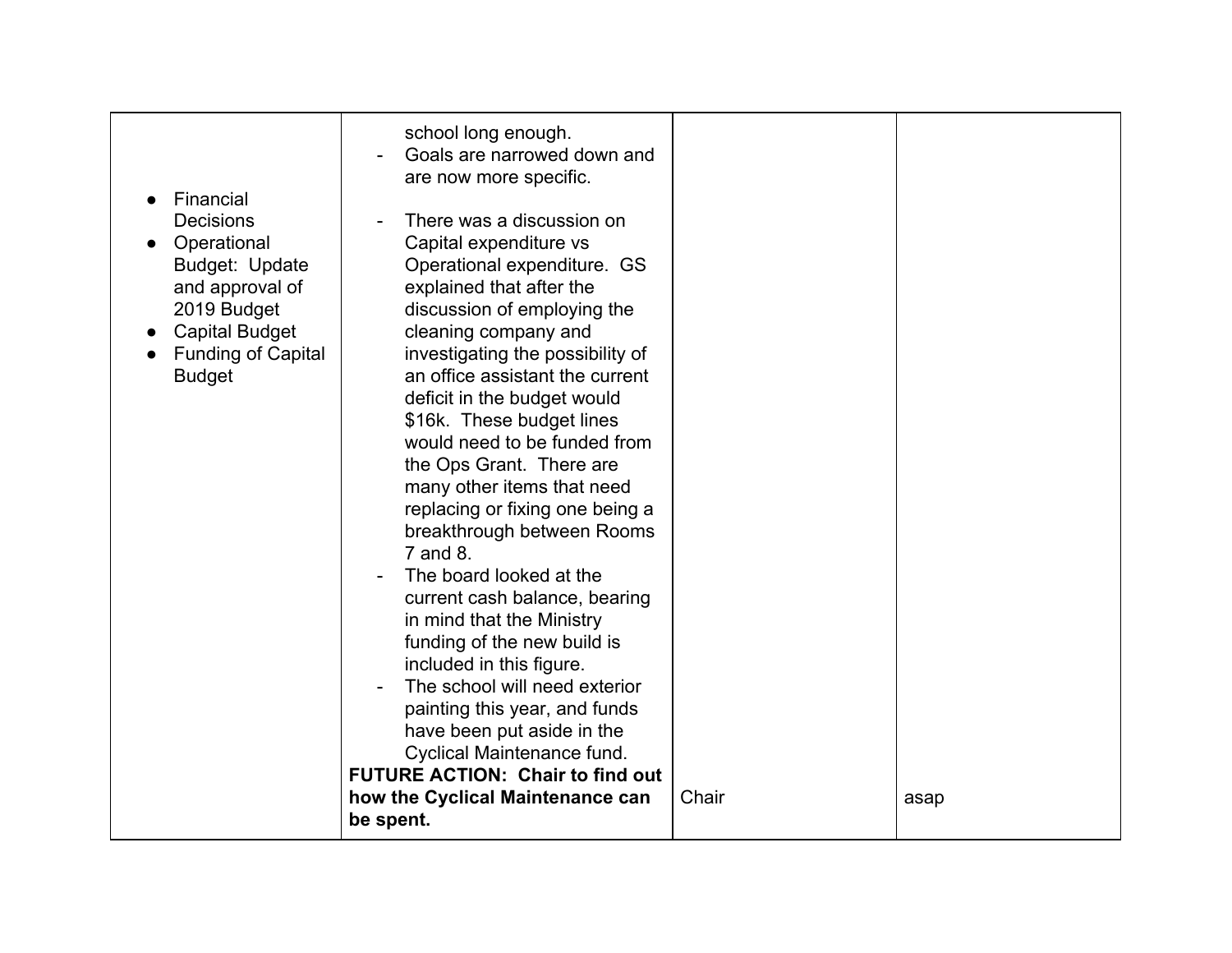| <b>FUTURE ACTION: Principal to</b><br>obtain prices for the exterior<br>painting.                                                                                                                                                                                                                                                                                                                                                                                                                                                                                                                                                                                                                                                                      | Principal | asap |
|--------------------------------------------------------------------------------------------------------------------------------------------------------------------------------------------------------------------------------------------------------------------------------------------------------------------------------------------------------------------------------------------------------------------------------------------------------------------------------------------------------------------------------------------------------------------------------------------------------------------------------------------------------------------------------------------------------------------------------------------------------|-----------|------|
| It was agreed that the<br>Property/Technology fund<br>needs to be replenished as it is<br>quickly diminishing. The Board<br>muted a threshold figure of<br>\$35k, for it to get no lower than<br>that.<br>It was also discussed that a<br>memorandum document be<br>written on the<br>Technology/Property fund.<br>Explaining how this money<br>came about and a spending<br>plan.<br>Home and School funds and<br>Grant funding will need to be<br>used for these extra items, and<br>be in line with the Strategic<br>Plan.<br>Extra funding has been<br>allocated to employing a 10th<br>teacher and extra hours for<br>TA's as there is a strong focus<br>on student achievement<br>The funding of the heat pump<br>for the Principal's office was |           |      |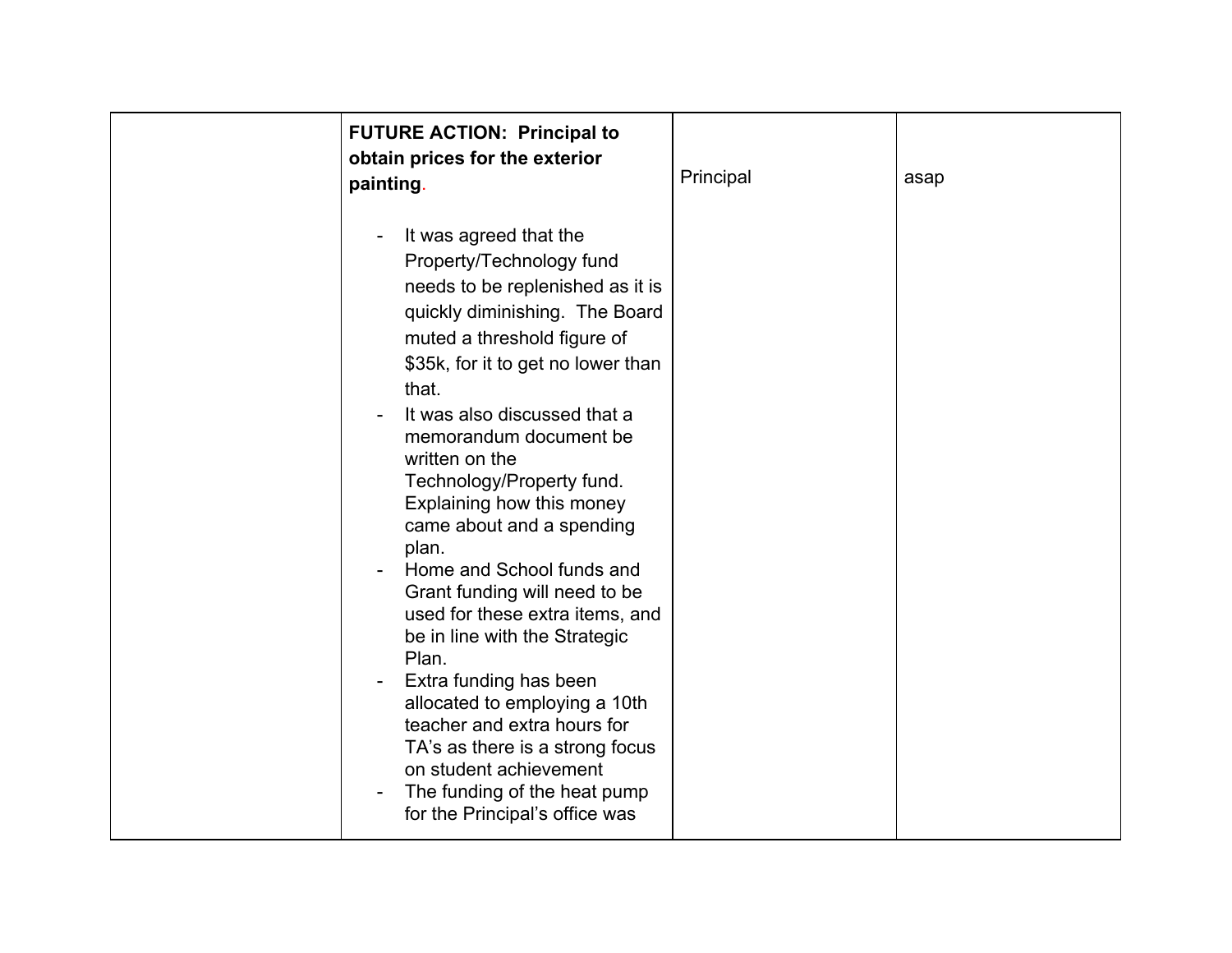|                            | discussed. This is in the<br>Budget.<br>GS moved to have the budget<br>approved with a \$14k deficit once the<br>changes have been made with a<br>capital spend of \$5k for the break<br>through in Rooms 7 and 8 and \$2k for<br>the heat pump for the Principal's<br>Office.<br>Seconded: Tammy Evans<br>FUTURE ACTION: NB to do a<br>'draft' policy on the Tech Property<br>fund for reviewing at the next<br>meeting. | <b>NB</b> | By next meeting |
|----------------------------|---------------------------------------------------------------------------------------------------------------------------------------------------------------------------------------------------------------------------------------------------------------------------------------------------------------------------------------------------------------------------------------------------------------------------|-----------|-----------------|
| <b>Monitoring:</b>         |                                                                                                                                                                                                                                                                                                                                                                                                                           |           |                 |
| <b>Principal's Report:</b> | Office Assistant proposal was<br>discussed. It was agreed to<br>have a front person employed<br>in the busy time between<br>8:30am-10:30am each day.<br>The Office Manager would<br>remove herself from the area<br>after hui to carry out duties<br>such as enrolling children,<br>school accounts, board prep.                                                                                                          |           |                 |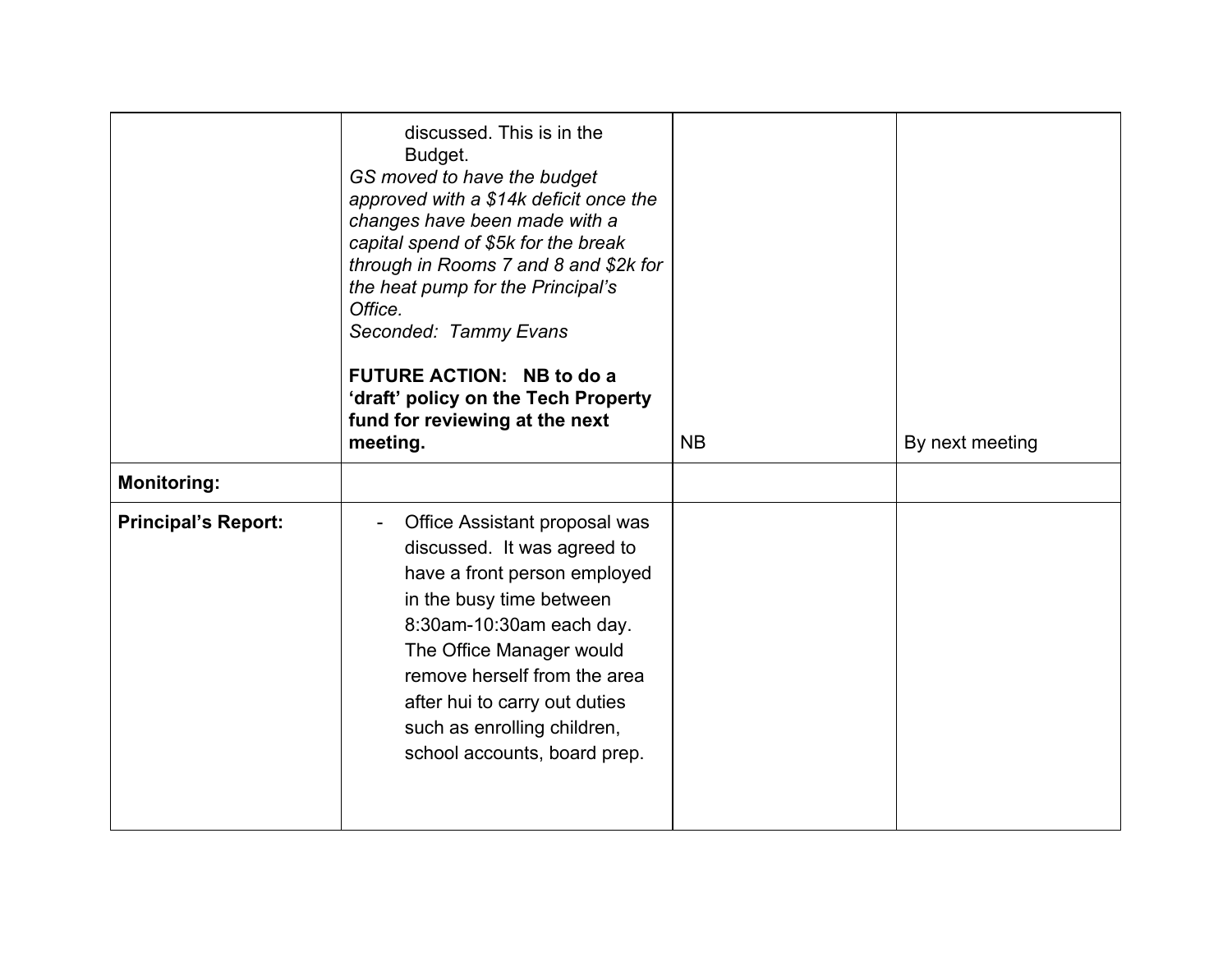|                                    | The position is to be advertised<br>and ideally appoint for term<br>two.<br><b>FUTURE ACTION: Principal,</b><br><b>Office Manager and Chair to be</b><br>involved in the appointment<br>procedure.                                                       | Principal/Office Manager<br>and Chair |  |
|------------------------------------|----------------------------------------------------------------------------------------------------------------------------------------------------------------------------------------------------------------------------------------------------------|---------------------------------------|--|
|                                    | <b>EDGE</b> Cost neutral at this<br>time with training costing<br>around \$750, which would be<br>assigned to the Inservice<br>Budget.<br>There was a good turnout to<br>parent goal setting teacher<br>meetings, particularly in the<br>Junior school   |                                       |  |
| <b>Health &amp; Safety Report:</b> | The Principal and<br>groundsperson did a walk<br>around the school and<br>identified areas that need<br>attention and there is a plan in<br>place working alongside the<br>Groundsperson.<br>Half of the school are not<br>connected to the fire alarms. |                                       |  |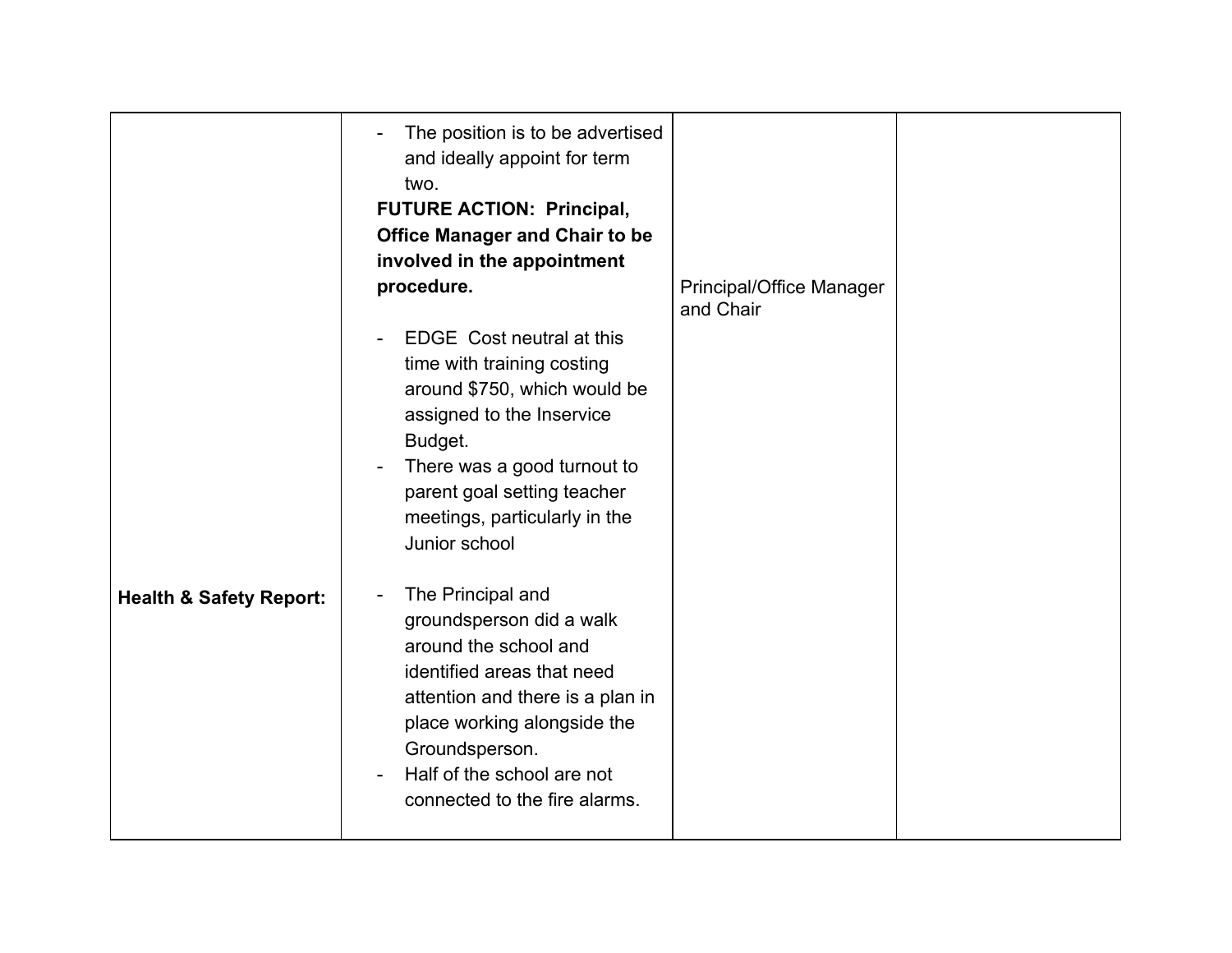| This was a high priority and is<br>being sorted by the Principal in<br>liaison with Alliance, Wormald<br>and Ashby's to make the<br>school Ministry compliant. It is<br>likely to be Ministry funded.<br>A cost is being sourced with<br>changing the locks of the<br>school to one master key<br>system, first quote around \$5k<br>for 32 locks across the school,<br>this may be incorporated into<br>the new build budget.<br>Flu jabs to be offered to the<br>staff.<br>The school has a lockdown<br>procedure but it needs some<br>work, as do the other<br>emergency procedures.<br>There are no cases of measles<br>in this area. Public Health are<br>keeping us informed.<br>The Christchurch tragedy was<br>discussed on how the school |
|----------------------------------------------------------------------------------------------------------------------------------------------------------------------------------------------------------------------------------------------------------------------------------------------------------------------------------------------------------------------------------------------------------------------------------------------------------------------------------------------------------------------------------------------------------------------------------------------------------------------------------------------------------------------------------------------------------------------------------------------------|
| can commemorate this on<br>Friday 22nd March. Principal<br>to talk to the staff about this.                                                                                                                                                                                                                                                                                                                                                                                                                                                                                                                                                                                                                                                        |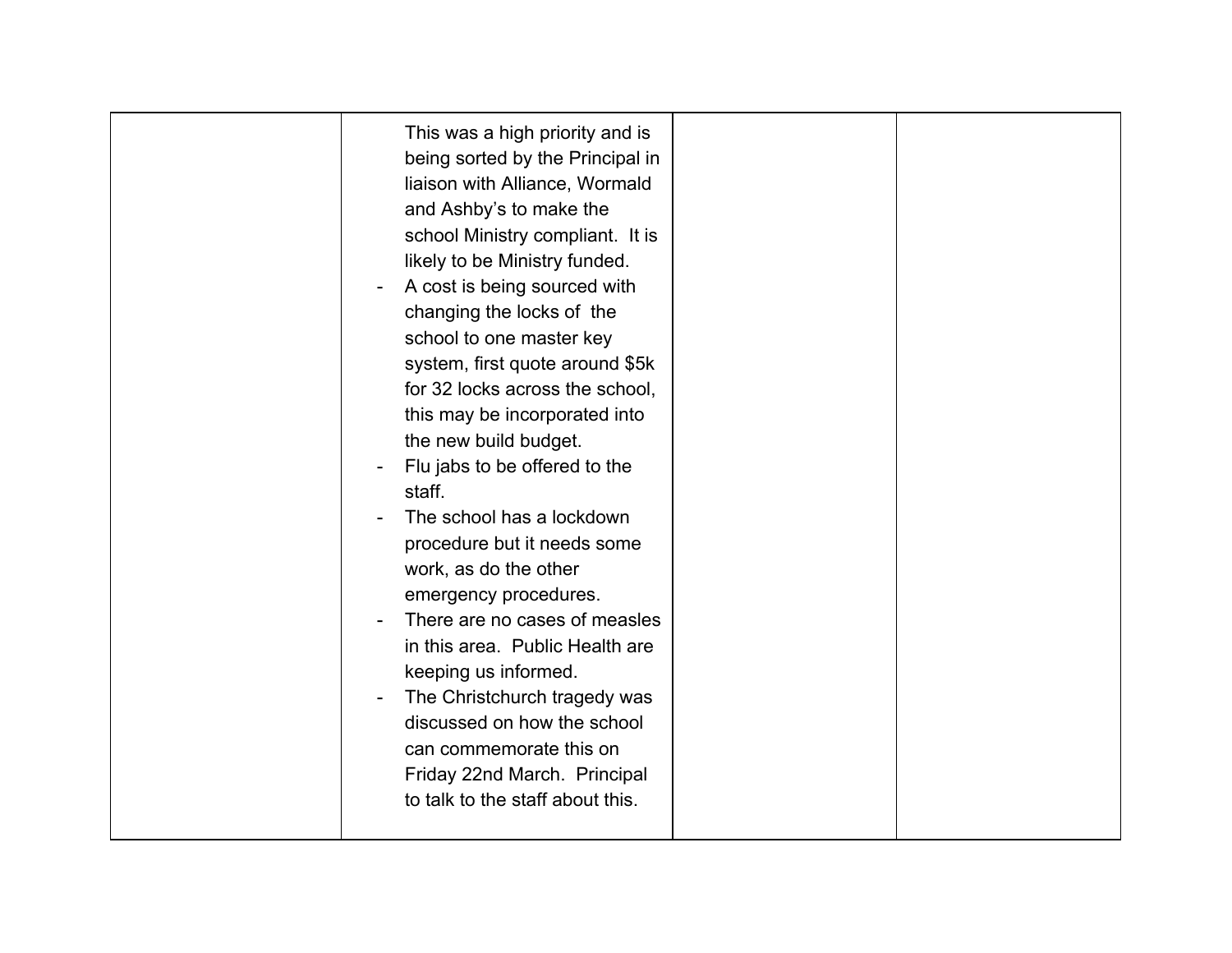|                                  | <b>FUTURE ACTION: Principal to</b><br>review the Lockdown procedure to<br>be worked on.                                                                                                                                                                                                         | Principal | asap |
|----------------------------------|-------------------------------------------------------------------------------------------------------------------------------------------------------------------------------------------------------------------------------------------------------------------------------------------------|-----------|------|
| Property update:<br>-New build   | Build is going to plan.                                                                                                                                                                                                                                                                         |           |      |
| -Bore monitoring                 | Bore needs to have sample<br>tests carried out quarterly by<br>the school. There will be a cost<br>to have these tests carried out.<br>This could possibly be funded<br>through the Ministry. AC to<br>chase up KCDC.<br><b>FUTURE ACTION: AC to chase</b><br>KCDC re the testing of the bores. | <b>AC</b> | asap |
| -Staff room/reception<br>upgrade | The Principal and Office<br>Manager are working<br>alongside with the Architect.                                                                                                                                                                                                                |           |      |
| <b>Finance Report:</b>           | The accounts are in good<br>heart.<br>Outstanding 2018 accounts<br>were discussed. The Board<br>Chair will pen a letter to these<br>families asking for these<br>accounts to be paid.                                                                                                           |           |      |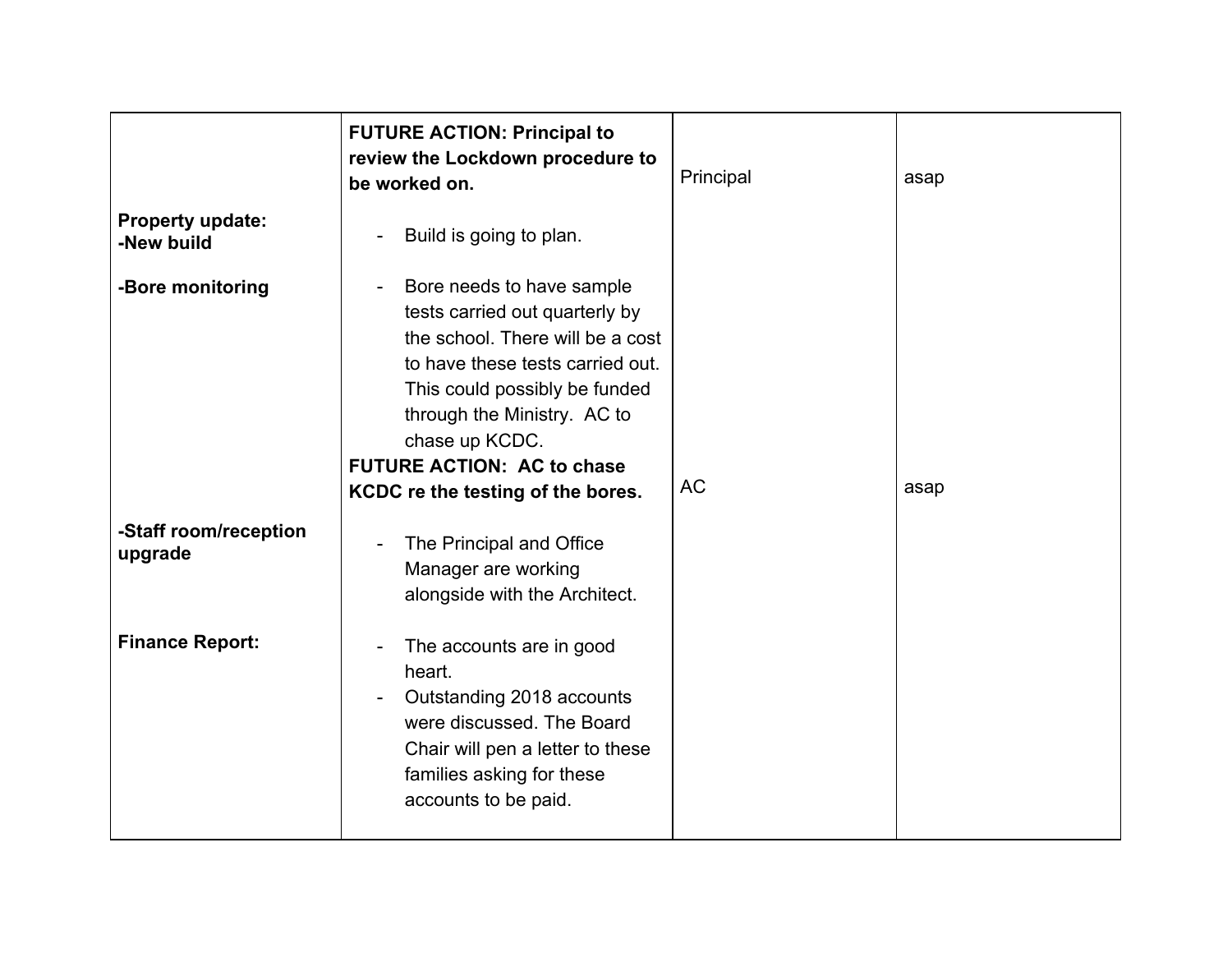|                         | GS moved that the financial report    |  |
|-------------------------|---------------------------------------|--|
|                         | be accepted.                          |  |
|                         | <b>Seconded by VU</b>                 |  |
|                         | The aged payables have been           |  |
|                         | loaded by the Office Manager          |  |
|                         | for payment on the 20th by the        |  |
|                         | Board Chair and Treasurer.            |  |
| <b>Policies and</b>     |                                       |  |
| <b>Procedures:</b>      |                                       |  |
| -Board governance       | Board were asked for                  |  |
| policies and            | comments on the Governance            |  |
| delegations             | policy and delegations, there         |  |
|                         | were none.                            |  |
|                         |                                       |  |
| -Alcohol on site policy | NB had looked into this as            |  |
|                         | Home and School would like to         |  |
|                         | hold a quiz night in the new          |  |
|                         | hall and would like to sell           |  |
|                         | alcohol on May 25th. NB               |  |
|                         | shared a 'draft' procedure on         |  |
|                         | alcohol on school property. A         |  |
|                         | discussion was held and it was        |  |
|                         | agreed that the staff be              |  |
|                         | consulted on this policy.             |  |
|                         | <b>FUTURE ACTION: NB to make the</b>  |  |
|                         |                                       |  |
|                         | changes to the 'draft' policy for the |  |
|                         |                                       |  |
|                         |                                       |  |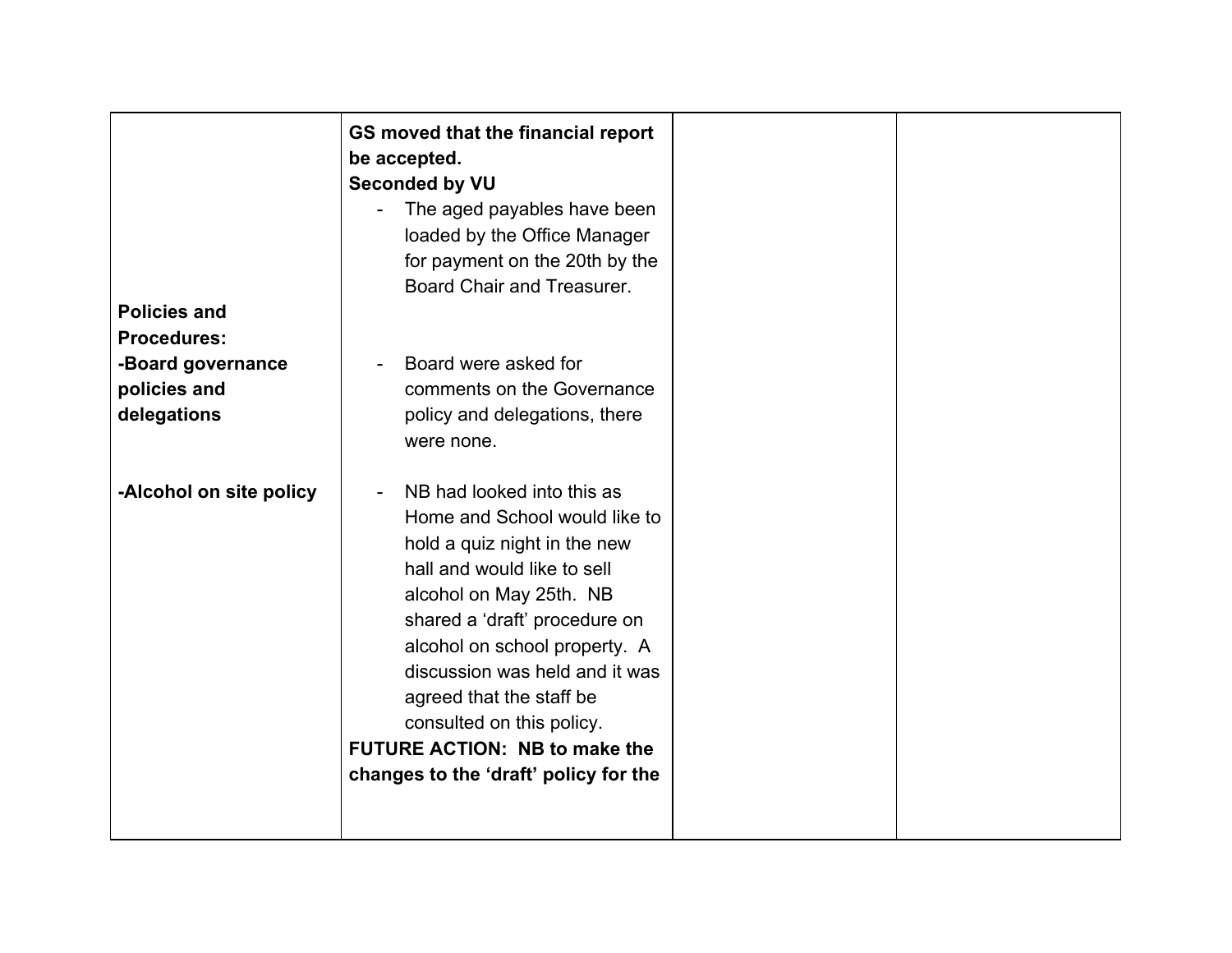|                                          | Boards perusal and be discussed<br>at the next meeting.<br><b>FUTURE ACTION: Principal to</b><br>discuss this procedure with the<br>staff.                                                                                                                                                                                                                                                                                      | <b>NB</b><br>Principal | By next board meeting<br>asap |
|------------------------------------------|---------------------------------------------------------------------------------------------------------------------------------------------------------------------------------------------------------------------------------------------------------------------------------------------------------------------------------------------------------------------------------------------------------------------------------|------------------------|-------------------------------|
| <b>Home and School</b><br><b>Report:</b> | AGM date 29th March.<br>Equestrian Event 10th April.<br>The committee have agreed to<br>pay for the balance of the<br>stage.                                                                                                                                                                                                                                                                                                    |                        |                               |
| <b>Initiatives Register:</b>             | Three new initiatives have<br>been added.<br>Equestrian event to evaluate:<br>ribbons for the event. Chair to<br>liaise with the Home and<br>School Chair.<br>Washing line for at the pool<br>was discussed. As this doesn't<br>align with the Strategic goal it<br>has been rejected. The Chair<br>will write to the owner.<br>BMX track to evaluate: there is<br>a process to go through as this<br>is crown land, permission |                        |                               |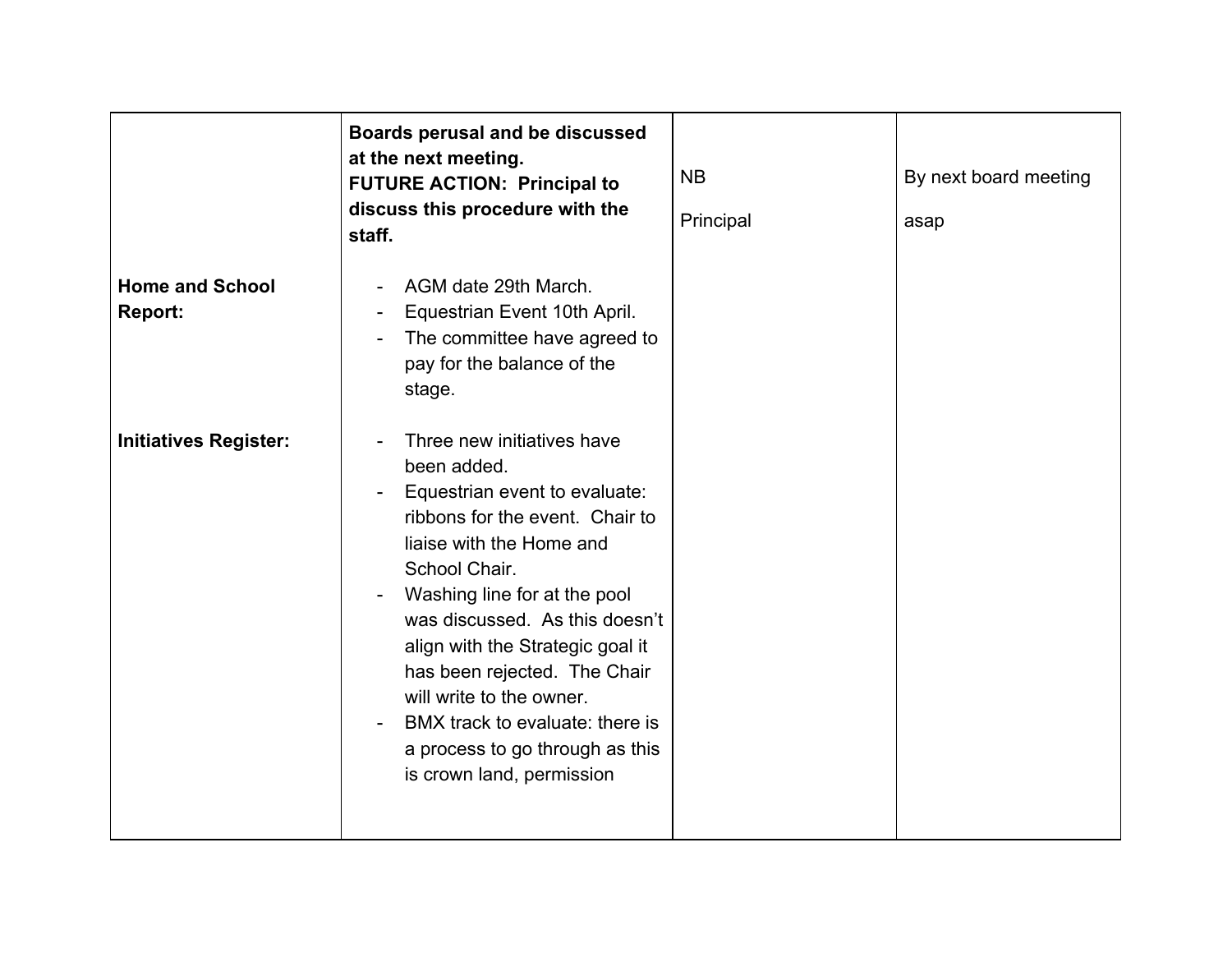|                                           | would be needed and sought.<br>Chair to write to the owner.<br><b>FUTURE ACTION: Chair to write to</b><br>each owner of the initiatives with<br>what the Board decided.                                                                                                                                                                                                                                                                                                             | Chair | asap |
|-------------------------------------------|-------------------------------------------------------------------------------------------------------------------------------------------------------------------------------------------------------------------------------------------------------------------------------------------------------------------------------------------------------------------------------------------------------------------------------------------------------------------------------------|-------|------|
| <b>Identify Agenda Items:</b>             | Board Governance Review, Succession planning,<br>Election planning Vicki<br>Reporting schedule 2019 on student achievement<br>and Strategic Goals Michelle<br>Maori and Pacifica review and 'Connecting with<br>Whanau, Hapu and Iwi Michelle<br>Community Engagement Plan (May)<br><b>Vicki/Michelle/Nicolette</b><br>Painting programme<br><b>MMT Trustee Nicolette</b><br>Alcohol 'draft' policy<br>Property and Tech funds<br>Emergency procedures<br>Principal appraisal goals |       |      |
| <b>Administration:</b>                    |                                                                                                                                                                                                                                                                                                                                                                                                                                                                                     |       |      |
| <b>Confirmation of</b><br><b>Minutes:</b> | The Chair moved the minutes of<br>the last meeting be accepted as a<br>true and accurate account of that<br>meeting once alterations were<br>made.<br><b>Seconded by MT</b>                                                                                                                                                                                                                                                                                                         |       |      |
| <b>Matters Arising:</b>                   | <b>Matters Arising Ongoing</b><br>Office Manager to ask council if funding is<br>available for the wheel stops. Financial year ends<br>30 June for the council, decision will then be                                                                                                                                                                                                                                                                                               |       |      |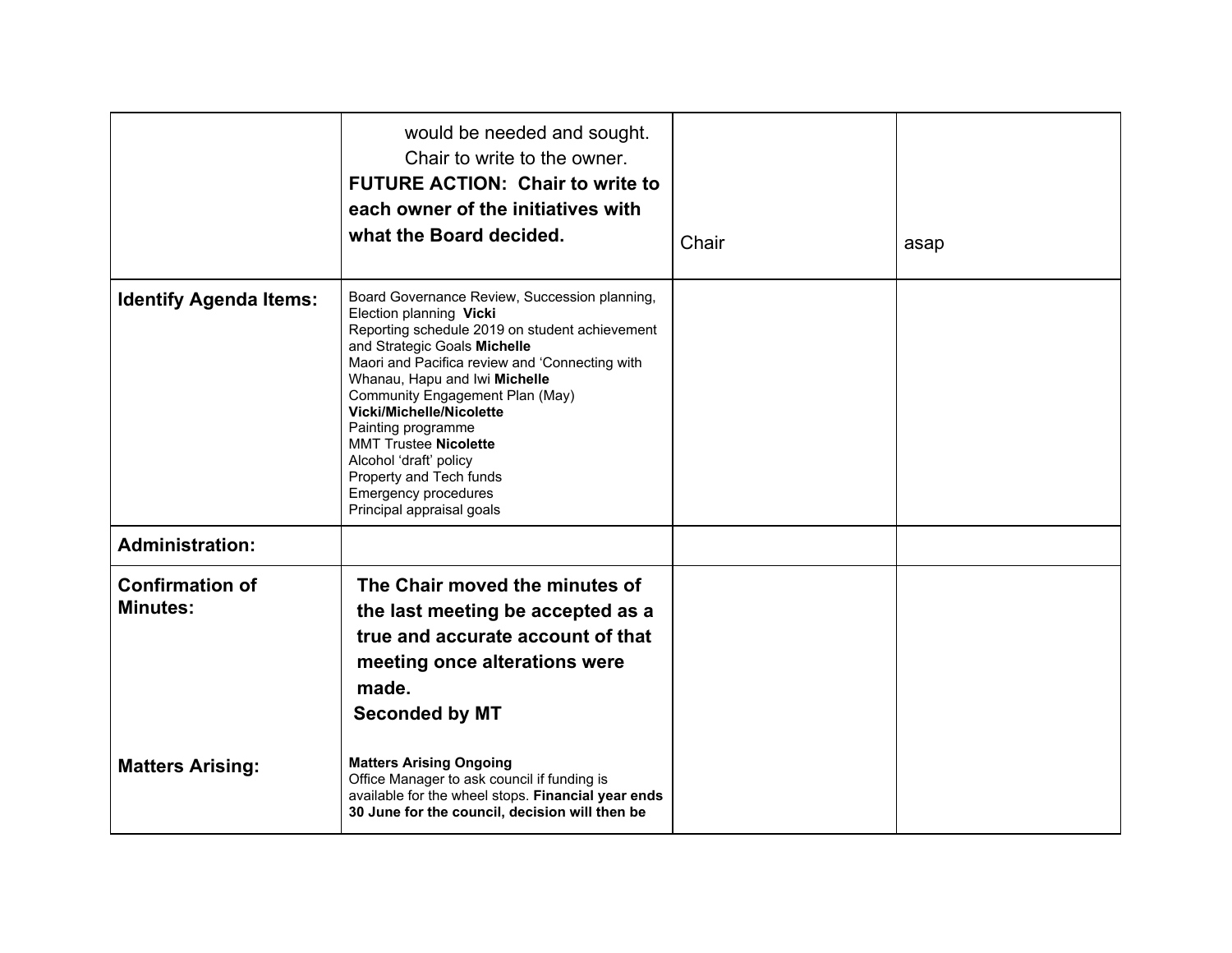| <b>Correspondence:</b>                              | made, if there are funds over the school could<br>benefit.<br>Chair and Principal to look at creating a<br>Community Engagement plan: March<br><b>Matters Arising from the last meeting</b><br>Principal to make changes to the Charter and<br>email the document to the Board for their<br>approval.<br>Board Chair to do more work on the billing option<br>to parents and liaise with the members.<br>Principal to bring more costs regarding the change<br>over of SMS.<br>Principal to investigate the possibility of having<br>someone trained to carry out Test and Tag.<br>Chair to enquire if Home and School would be<br>prepared to fund the staging for the Musical<br>Theatre.<br>Chair to work on cleaning position available with<br>the Principal in regard to hours needed.<br>Health and Safety committee to arrange a meeting<br>date prior to next Board meeting.<br>AC to inform council re bore job completed.<br>Architect to be contacted to arrange a site meeting<br>in regard to the staff room and reception upgrade.<br>All unpaid 2018 invoices to be followed up.<br>Principal to put IR explanation and the complaints<br>procedure in the newsletter. | Rolled<br>Rolled<br>Done<br>Done<br>Done<br>Done<br>Done<br>Done<br>Done<br>Done<br>Done<br>Done<br>Done |  |
|-----------------------------------------------------|----------------------------------------------------------------------------------------------------------------------------------------------------------------------------------------------------------------------------------------------------------------------------------------------------------------------------------------------------------------------------------------------------------------------------------------------------------------------------------------------------------------------------------------------------------------------------------------------------------------------------------------------------------------------------------------------------------------------------------------------------------------------------------------------------------------------------------------------------------------------------------------------------------------------------------------------------------------------------------------------------------------------------------------------------------------------------------------------------------------------------------------------------------------------------------------|----------------------------------------------------------------------------------------------------------|--|
| <b>Inward</b>                                       | NZSTA re 2019 Triennial School<br><b>Trustee Elections</b><br><b>STA News</b>                                                                                                                                                                                                                                                                                                                                                                                                                                                                                                                                                                                                                                                                                                                                                                                                                                                                                                                                                                                                                                                                                                          |                                                                                                          |  |
| <b>Election of the</b><br><b>Returning Officer:</b> | Adele Neville was duly elected as<br>the Returning Officer for the<br>upcoming elections in June 2019.                                                                                                                                                                                                                                                                                                                                                                                                                                                                                                                                                                                                                                                                                                                                                                                                                                                                                                                                                                                                                                                                                 |                                                                                                          |  |